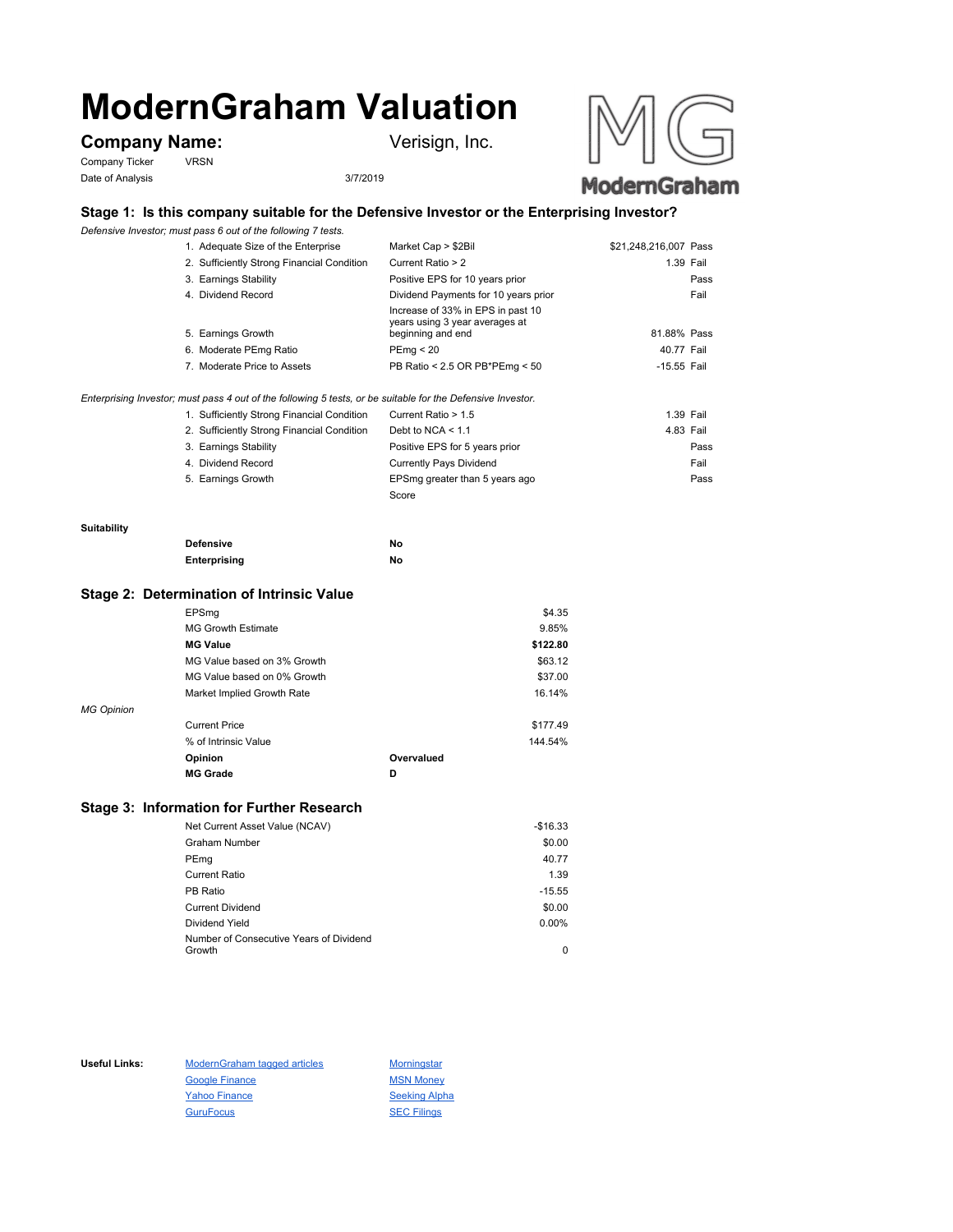| <b>EPS History</b> |          | <b>EPSmg History</b>                 |                 |
|--------------------|----------|--------------------------------------|-----------------|
| Next Fiscal Year   |          |                                      |                 |
| Estimate           |          | \$5.12 Next Fiscal Year Estimate     | \$4.35          |
| Dec2018            | \$4.75   | Dec2018                              | \$3.79          |
| Dec2017            | \$3.68   | Dec2017                              | \$3.27          |
| Dec2016            | \$3.42   | Dec2016                              | \$2.99          |
| Dec2015            | \$2.82   | Dec2015                              | \$2.63          |
| Dec2014            | \$2.52   | Dec2014                              | \$2.58          |
| Dec2013            | \$3.49   | Dec2013                              | \$2.56          |
| Dec2012            | \$1.95   | Dec2012                              | \$1.85          |
| Dec2011            | \$0.86   | Dec2011                              | \$1.48          |
| Dec2010            | \$4.64   | Dec2010                              | \$1.53          |
| Dec2009            | \$1.28   | Dec2009                              | \$0.11          |
| Dec2008            | $-$1.90$ | Dec2008                              | $-$0.24$        |
| Dec2007            | $-$0.63$ | Dec2007                              | \$0.52          |
| Dec2006            | \$1.53   | Dec2006                              | $-$0.49$        |
| Dec2005            | \$1.63   | Dec2005                              | $-$6.71$        |
| Dec2004            | \$0.60   | Dec2004                              | $-$14.37$       |
| Dec2003            | $-$1.20$ | Dec2003                              | $-$21.73$       |
| Dec2002            |          | -\$20.97 Balance Sheet Information   | 12/1/2018       |
| Dec2001            |          | -\$65.64 Total Current Assets        | \$1,317,034,000 |
| Dec2000            |          | -\$19.57 Total Current Liabilities   | \$947,590,000   |
| Dec1999            |          | \$0.03 Long-Term Debt                | \$1,785,047,000 |
|                    |          | <b>Total Assets</b>                  | \$1,914,504,000 |
|                    |          | Intangible Assets                    | \$52,527,000    |
|                    |          | <b>Total Liabilities</b>             | \$3,299,978,000 |
|                    |          | Charge Outetanding (Diluted Average) | 121 407 000     |